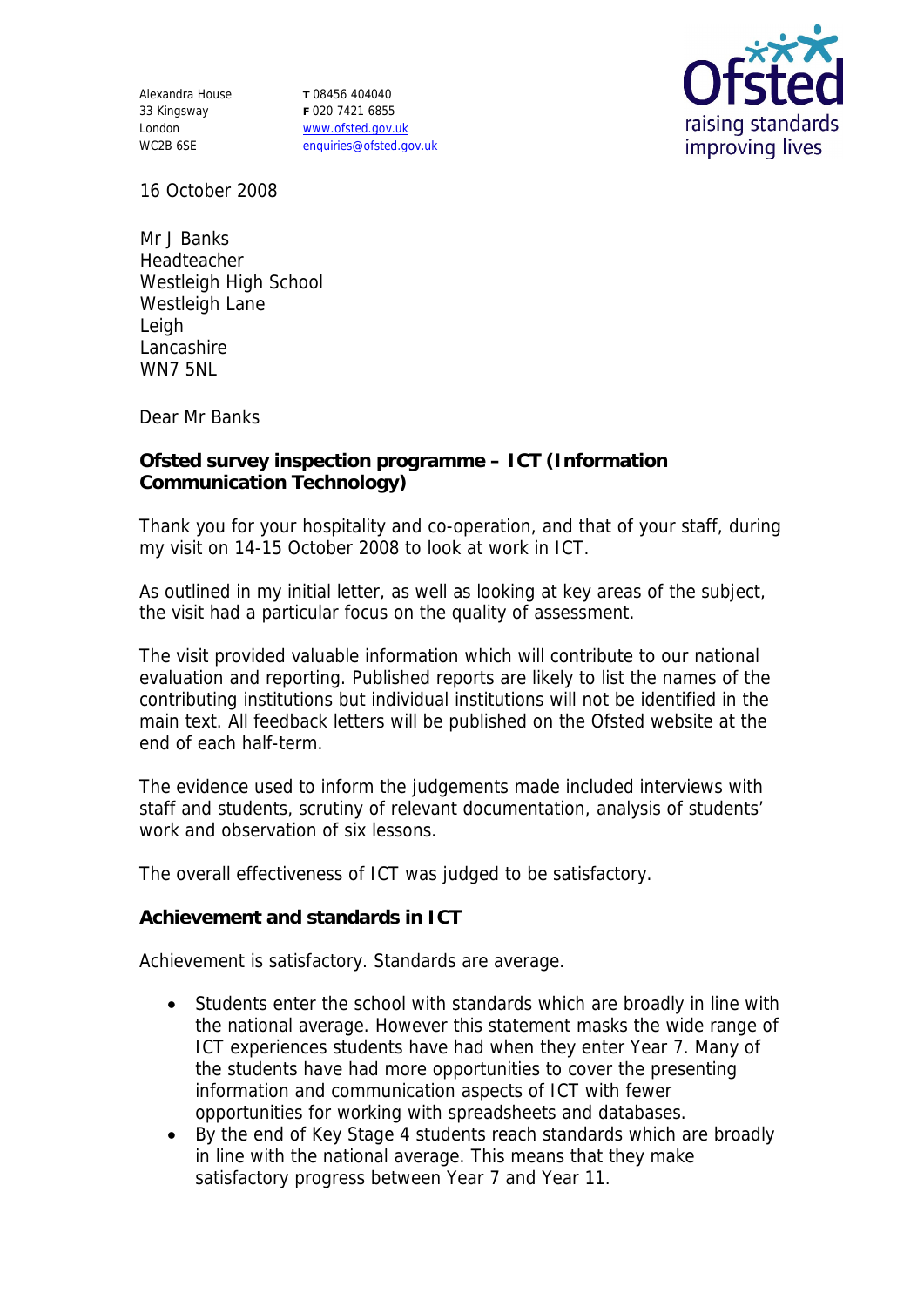- However, the rate of progress made by students has accelerated recently and some students are now making good progress.
- ICT is used well to support students with learning difficulties and/or disabilities. The innovative use of computer gaming console to support students with Aspergers and/or Autism is improving communication and motivation.
- Many of the higher attaining students do not reach the standards which they are capable of.
- Students are aware of how to stay safe when using the internet and computers at both home and in school. Awareness of how to stay safe while using new technologies is enhanced through lessons and assemblies. The very small number of incidents of cyber bullying are dealt with very effectively.
- In the lessons seen there were very good working relationships between staff and students. These positive relationships meant that students behaved well when they were using ICT. They were prepared to support each other. They also helped each other to develop their work, and gave, and received, criticism in a very positive manner.

**Quality of teaching and learning of ICT**

Teaching and learning are good.

- Teachers have good subject knowledge which they use to prepare lessons well.
- At Key Stage 4 teachers use their good knowledge and understanding of the examination courses to ensure that students make at least satisfactory and often good progress.
- However in some ICT lessons all the students were asked to complete the same work. This means that some of the more able students were not given the opportunity to reach the higher standards. In these lessons the pace was slow and students were not challenged to think about why they were completing a piece of work.
- ICT is used well in other subjects, such as humanities and mathematics. You are part of a pilot project to introduce handheld computers to students and the students involved were very positive about this experience. The use of the handhelds motivates the students, encourages them to do their homework and enables them to organise their lives.

**Quality of the curriculum for ICT**

The ICT curriculum is inadequate.

- The students do not receive their entitlement to the National Curriculum at Key Stage 4. In particular most students do not cover the area of control technology.
- You offer a wide range of courses at Key Stage 4 which meet the needs and interests of most of the students. However you are aware of the need to review and develop the curriculum to ensure that it caters for the needs and interests of all the students.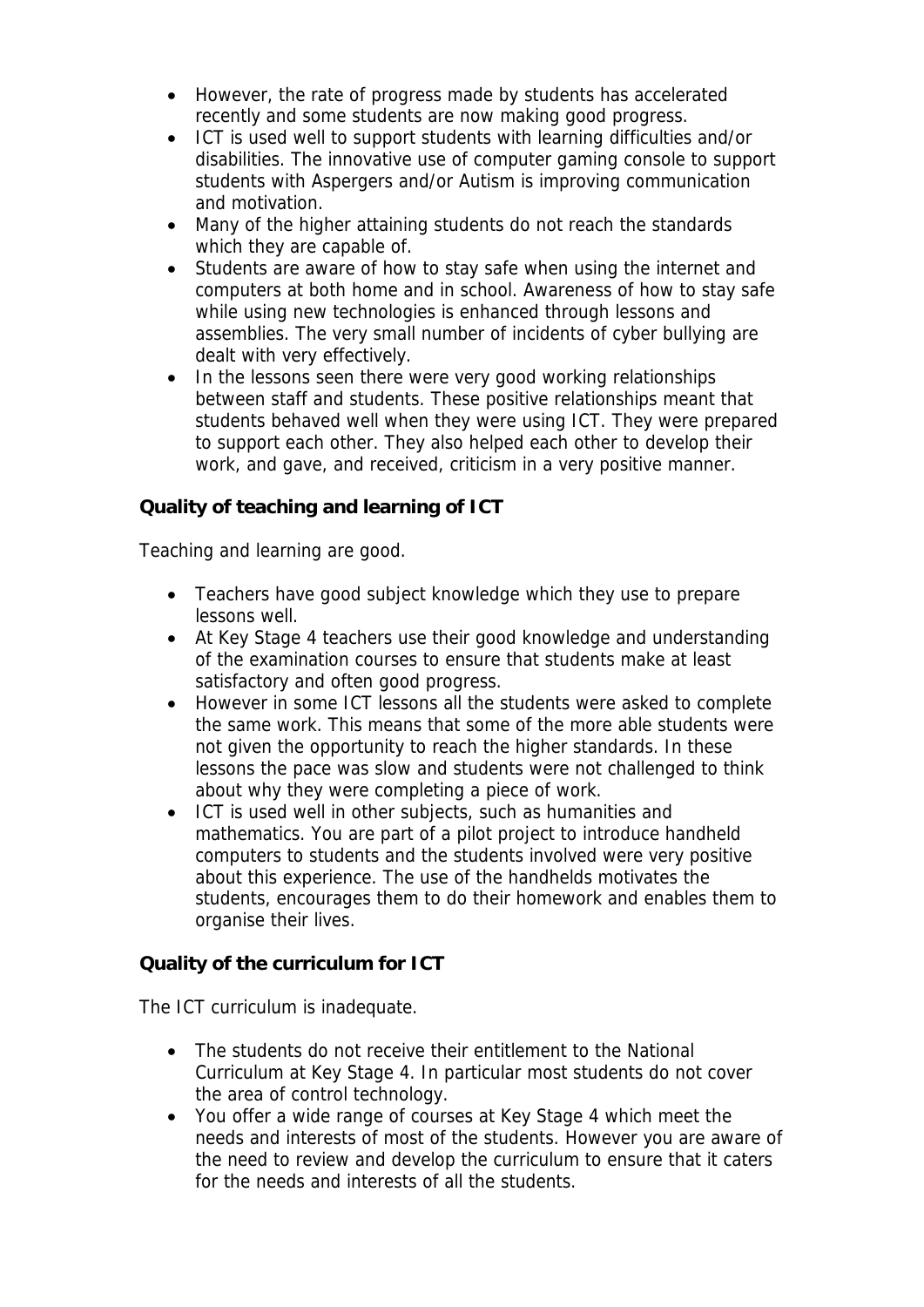- At Key Stage 3 the students cover the ICT National Curriculum in full, and in just two years. This is because the students receive two hours a week of ICT which is more than usual.
- In Year 9 students are offered the opportunity to complete the ICT Functional Skills course which enhances their economic well-being.
- In particular the mathematics department supports the ICT curriculum by developing the students' knowledge and understanding of spreadsheets.
- Video conferencing is used to good effect. For example, as part of a technology day, Year 7 and 8 students used video conferencing to communicate with a space centre.

**Leadership and management of ICT**

Leadership and management are good.

- The strengths and weaknesses of ICT are fully known. Many changes have been made in the past two years and these have impacted positively on the progress students make. These have included: for example, developing the curriculum at Key Stage 3 to enhance the independent learning skills of the students, developing teaching and learning and improving staff-student relationships.
- There is a costed development plan in place to ensure the pace of change is monitored.
- The departmental self evaluation is accurate and links to the development plan.
- The recently completed audit of staff skills shows the areas for concern and a training plan is being developed. The audit encompassed all staff.
- You are fully aware of the technological gap between parents and their children and have provided courses for parents. These are much appreciated and are helping to close the gap.

**Use of Assessment** 

The use of assessment is satisfactory.

- Students' ICT work which is completed in ICT lessons is regularly assessed. Students and parents are informed of the levels/grades attained three times a year.
- The assessment system for Year 9 enables the students to track their own progress and is starting to enable them to take responsibility for their own learning.
- However the use of assessment in lessons is not fully embedded. This means that the pace and challenge in lessons is less than it could be and that the progress made by the majority of students is only satisfactory.
- ICT is used in many subjects across the curriculum. However the work is rarely assessed in terms of the ICT completed and the assessment is not fed back into the ICT department. This means that the ICT